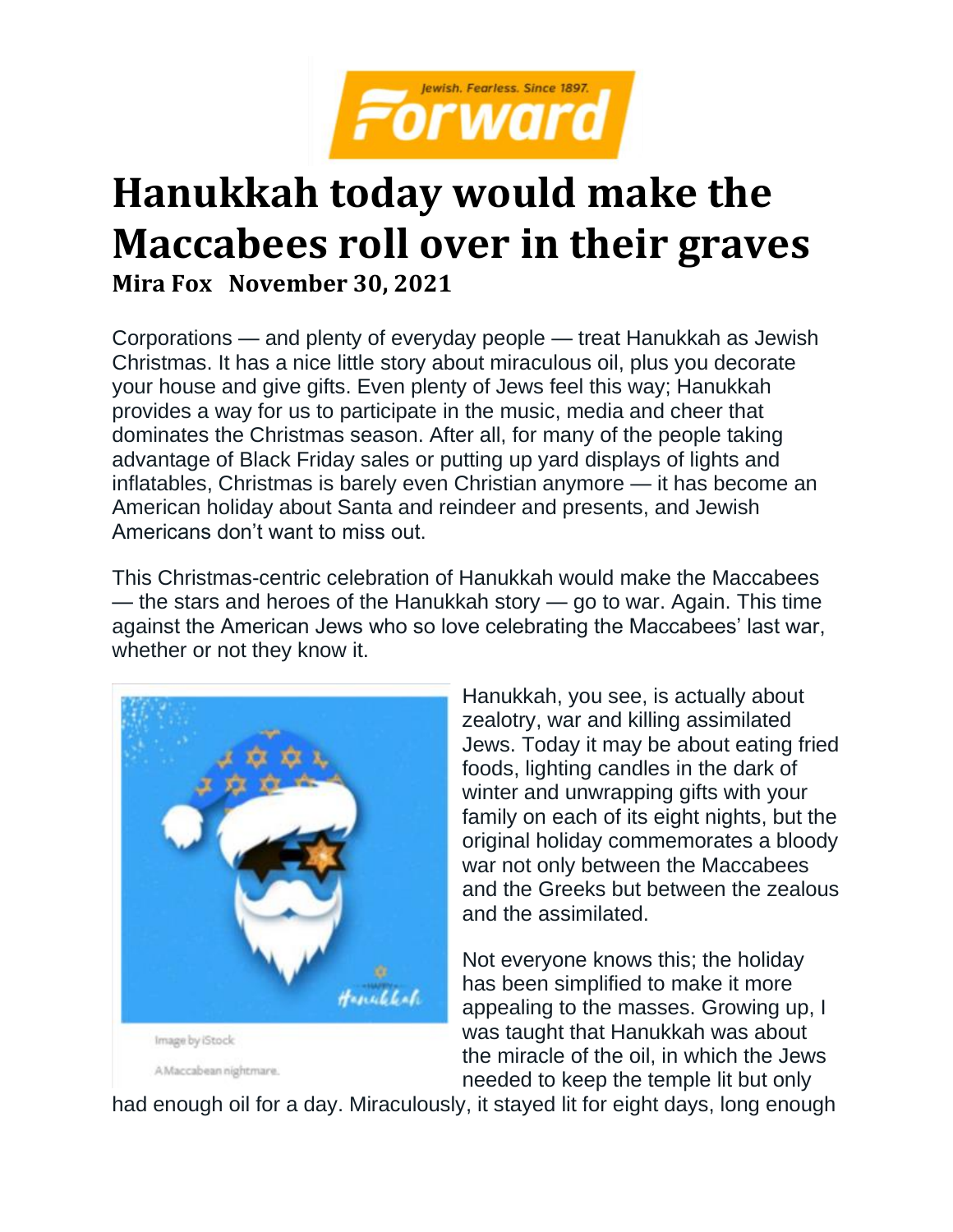to get more oil, and now we celebrate by eating oily foods and lighting candles. Simple stuff — maybe a bit uninspiring, but it's got magic and good food and that's enough for a solid holiday.

This is, however, a small part of the Hanukkah story; [some scholars](https://thegemara.com/article/the-development-of-the-chanukah-oil-miracle-in-context-of-zoroastrian-fire-veneration/) believe the miracle of the oil part was added later on in the holiday's development, to spice up the story and make it more about God and less about war. And regardless of when, why or how it became part of the story, the miracle of the oil is only mentioned once in rabbinic literature, in the Babylonian Talmud.

The holiday is really about the Maccabean revolt against the Seleucid Empire, a Hellenistic state that ruled over the area of Judea in the beginning of the second century BCE. The Seleucids allowed the Jews to continue to practice their religion at first, but eventually took over the Jewish temple and were using it for sacrifices to Zeus, so a priest named Matityahu, and his five sons — including Judah HaMaccabee — began a revolt against the empire.

But that war was not really just between Jews and Greeks. It was also possibly even mostly — between Jews and other Jews.

During the Seleucid Empire, there was a movement to create a universal, Hellenistic culture throughout the Greek empire, and there was a movement of Jews — often called Hellenistic Jews — who didn't mind this; they incorporated Greek cultural practices, such as athletic competitions, into Jewish life while largely maintaining their own traditions. They did not feel that being Jewish precluded their participation in Hellenistic culture, and eagerly joined in Greek life, not unlike many secular or assimilated American Jews today who hang stockings next to their hanukkiahs.

The Maccabees rejected the idea of Hellenistic Judaism, however, and the two movements disagreed as to who would become the High Priest in the temple, causing violent conflict. While one Seleucid emperor, Antiochus IV Epiphanes, did crack down on Jewish freedom of worship, defiling the temple and forbidding circumcision, the internal Jewish theological disagreements on purity of practice were also a major motivating factor in starting the Maccabean revolt — possibly [even a greater factor](https://en.wikipedia.org/wiki/Hasmonean_dynasty#cite_note-36) than the Seleucid rule. What's certain is that the Maccabees fought against and killed their Hellenized brethren during the war.

This means that the Maccabees' win, and reclamation of the defiled temple, was not a victory for the Jewish people as a whole, but instead for a specific